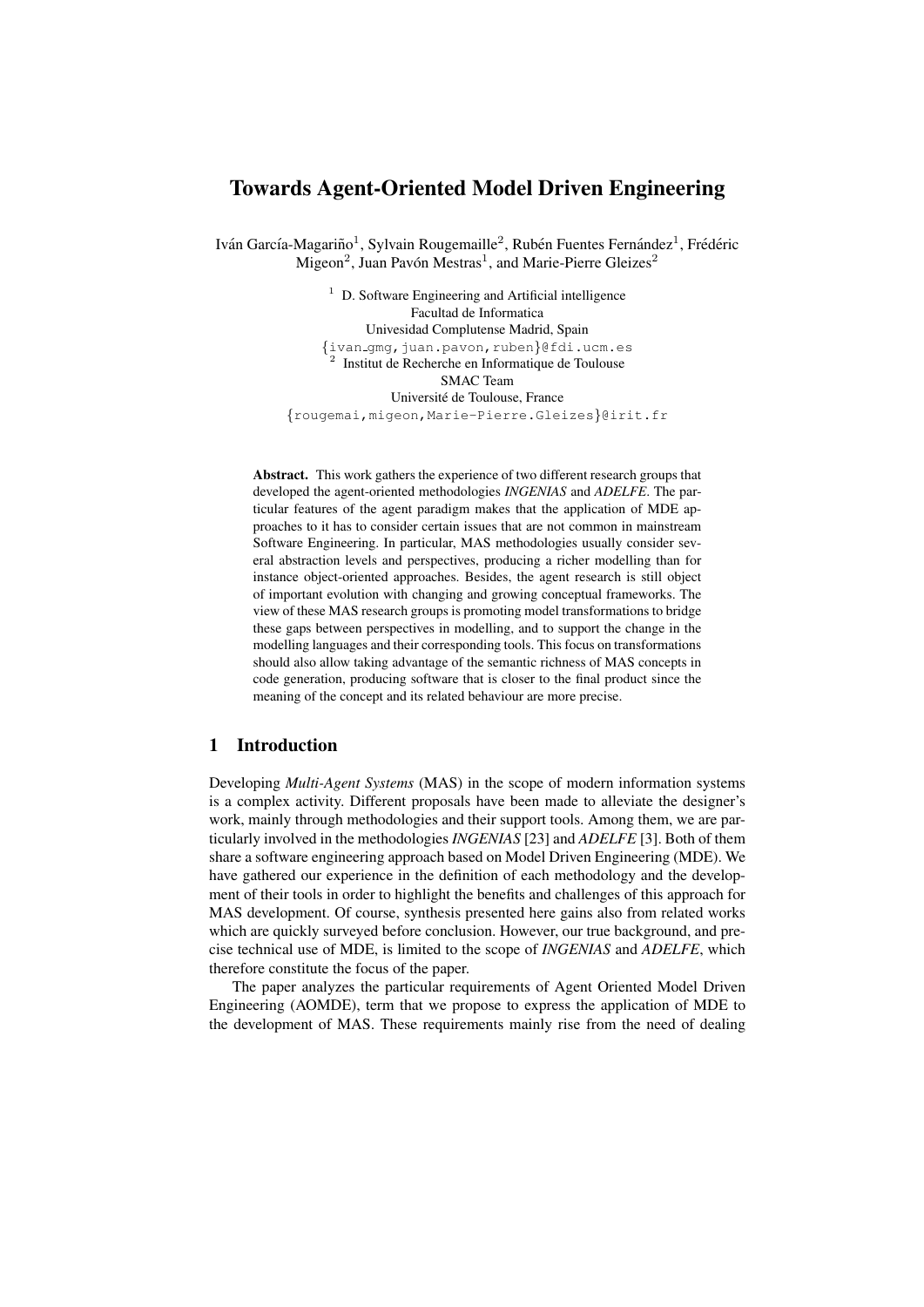with rich, heterogeneous, and changing conceptual frameworks, which makes necessary to consider the evolution of the modelling languages and their related tools, the links between different perspectives, and also the possibility of carrying out sophisticated processes over the models that take advantage of that conceptual richness.

The organization of the paper is as follows. Section 2 describes the works that have been used as the basis for this paper. It begins describing the principles of MDE and then introduces the *INGENIAS* and *ADELFE* agent-oriented methodologies. Section 3 discusses the application of MDE in the scope of our methodologies by focusing on meta-modelling and model transformations. This application has shown benefits of the approach but also limitations that Section 4 discusses. Section 5 broadens the discussion about agent-oriented methodologies and MDE with some related work, the methodologies Tropos [5] and Prometheus [21], that also adopts a model-driven approach. Finally, Section 6 draws some conclusions about the concept of AOMDE and the future work that agent researchers must consider in its application.

### 2 Background

#### 2.1 Model Driven Approach

*Model Driven Engineering* (MDE) [17] is a software development approach that considers models as first class citizens. Model transformations are the means to automate the life-cycle from early design tasks to the implementation. Likewise, maintenance of systems can benefit from keeping a correlation between models and code.

Specifically, the OMG *Model Driven Architecture* (MDA) [17] is one of the most broadly promoted model-driven approaches. Its principles involve the UML standard [18] and a set of automatic processing languages to produce code. Starting with a requirements model called the *Computation Independent Model* (CIM), an abstract *Platform Independent Model* (PIM) is created. The idea is to produce automatically a *Platform Specific Model* (PSM) thanks to model transformations. A mapping between the PIM and the PSM is created according to the *Platform Model* (PM) and implemented as a transformation. The specific model is then used to generate the application code.

The main advantage of the MDA approach is that whenever the platform supporting the application changes, the abstracts models do not have to be modified. The transformations between PIM and PSM are the only part that have to be specified again.

As a recent initiative, Model transformation By-Example (MTBE) [32] is defined as the automatic generation of transformations from source and target model pairs. The common steps of MTBE are the following:

- 1. *Manual set-up of prototype mapping models*. The transformation designer assembles an initial set of interrelated source and target model pairs.
- 2. *Automated derivation of rules*. Based upon the available prototype mapping models, the transformation framework should synthesize (see Figure 1(a)) the set of model transformation rules. These rules must correctly transform (see Figure 1(b)) at least the prototypical source models into their target equivalents.
- 3. *Manual refinement of rules*. The transformation designer can refine the rules manually at any time. However, MTBE recommends these modifications to be included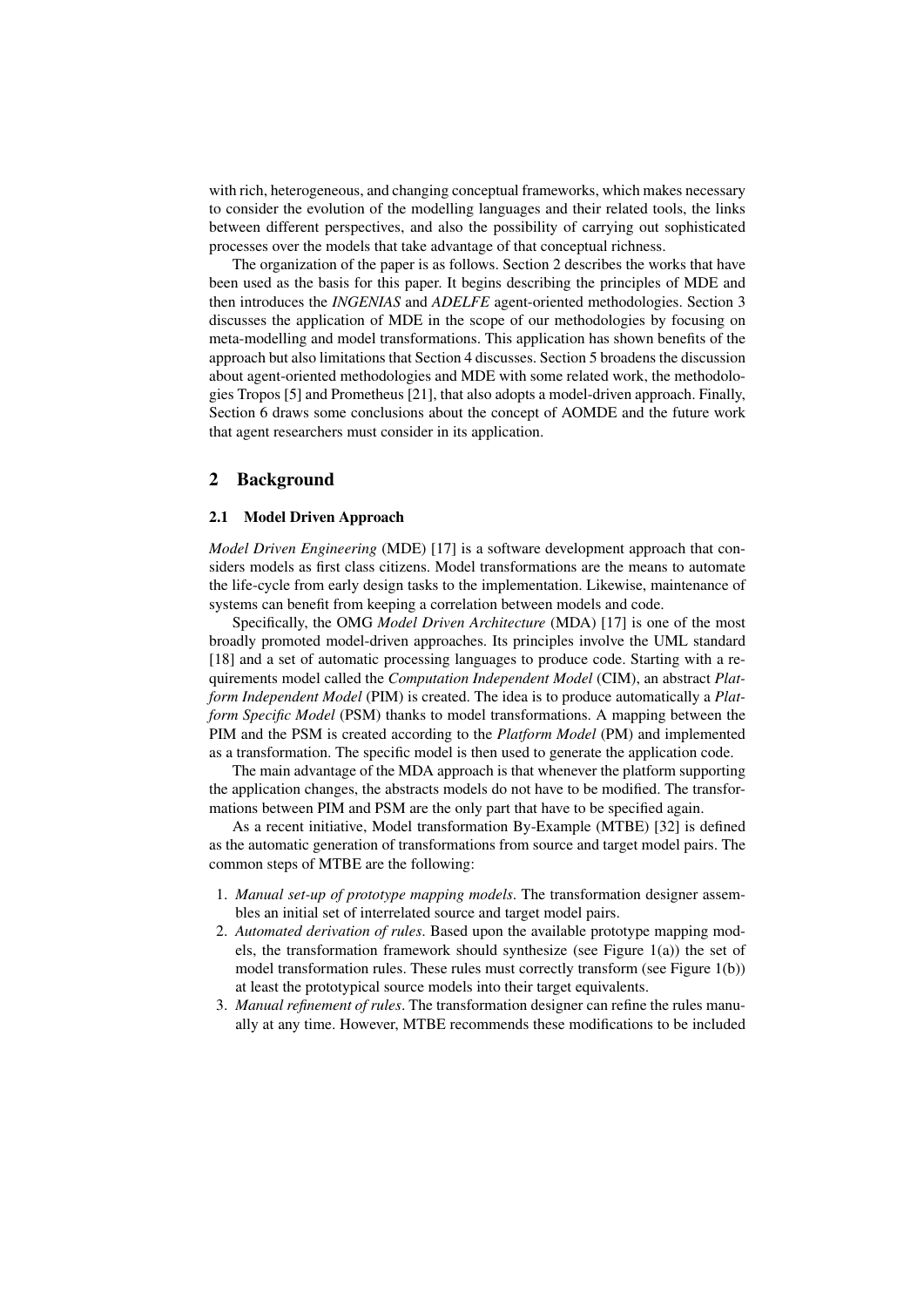in the pairs of models, so the alterations are not overwritten the next time the transformation is generated.

4. *Automated execution of transformation rules*. The transformation designer validates the correctness of the synthesized rules by executing them on additional source-target model pairs as test cases.



Fig. 1: Description of the Model Transformation By-Example (MTBE)

The MTBE approach overcomes the hard-coding of transformations, which frequently hinders the principles of MDE. MTBE follows MDE principles because its main products are models and transformations. In addition, transformation designers in MTBE do not need to learn a new model transformation language; instead they only use the concepts of the source and target modelling languages.

#### 2.2 INGENIAS and the IDK

The *INGENIAS* methodology for the development of MAS was founded on the use of meta-modelling technique [23]. It covers the whole development cycle, from analysis to implementation, and provides tool support with the *INGENIAS Development Kit (IDK)*. The user defines with the IDK the specification of the MAS, which is the basis of its development. Figure 2 shows some relevant elements of the *INGENIAS* notation. To create this specification, the user has the *specification editor* of the IDK. This editor works as a host for plugins that format documentation, verify specifications and generate code. The key plugin for code generation is the *INGENIAS* Agent Framework (IAF) that produces code for the JADE platform [2] according to an architecture designed in INGENIAS that supports, among several features, deliberative and reactive agents, and a simplified management of protocols. This code generator has been introduced previously in the literature in [10, 9]. Therefore the IDK provides a way to develop MAS following the principles of *Model-Driven Development* [25]. The user defines the specification with the IDK Editor. This specification represents the model, which is the basis for developing the MAS.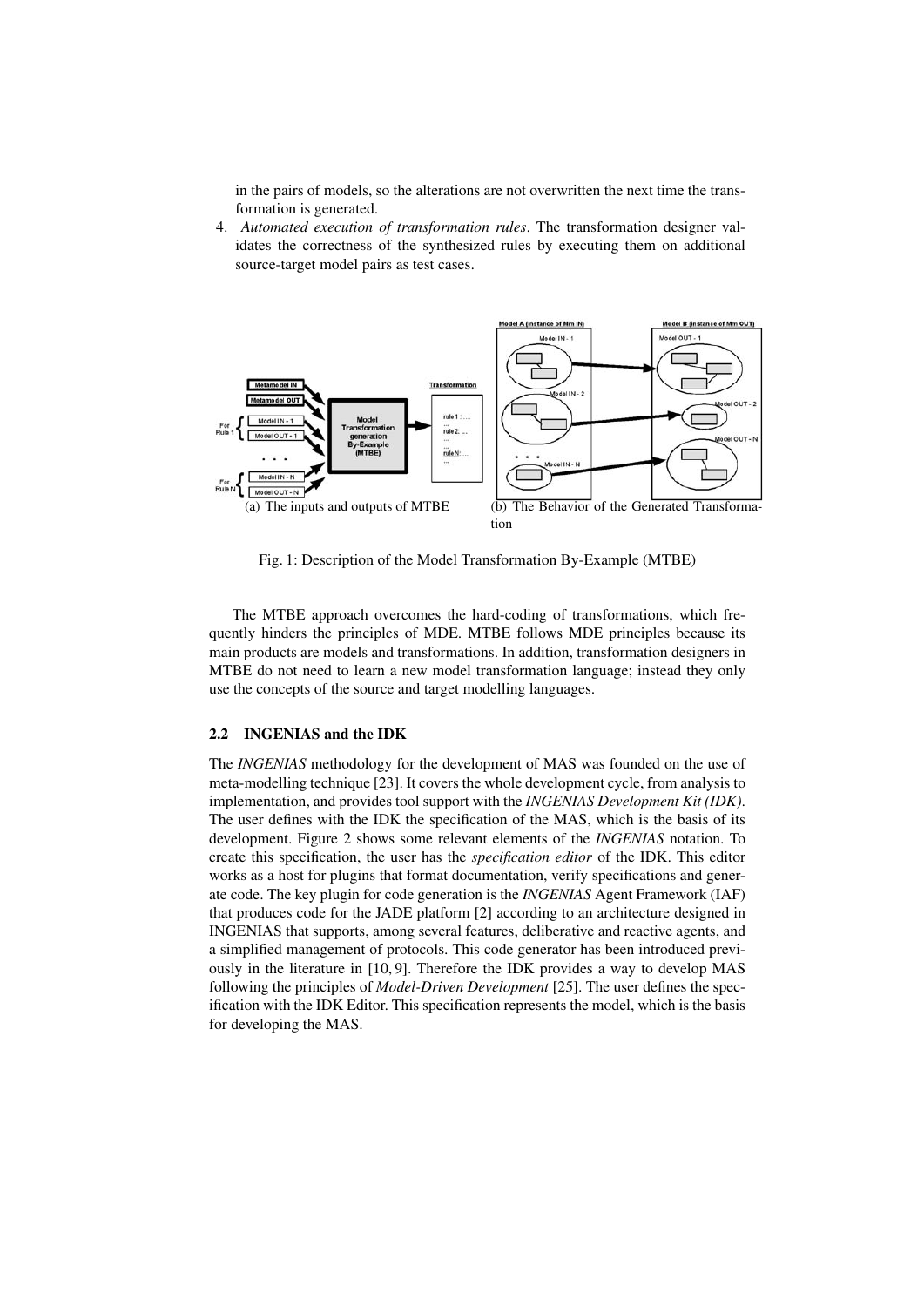This MDE approach provides to the *INGENIAS* methodology a robust and quick technique for the development of MAS. As a matter of fact, *INGENIAS* and the IDK have been applied successfully in several areas; for instance, in surveillance [24], knowledge management system [30] and social simulation [22].



Fig. 2: The Most Relevant *INGENIAS* Notation.

#### 2.3 ADELFE

*ADELFE* <sup>3</sup> defines an agent-oriented methodology for designing Adaptive Multi-Agent Systems (AMAS) [6]. *ADELFE* is mainly involved in the specification of systems intended to deal with complex environment dynamics and self-adaptation. The *ADELFE* methodology [3] aims at guiding AMAS designers through a development process based on the standard Unified Process (UP) [11] for object-oriented methodologies.

*ADELFE* has been recently improved with the use of UML 2.0 for the specification of interactions [1]. It also integrates a new model-driven implementation phase based on specific modelling languages and model transformations [28]. Therefore, the last *ADELFE* version covers the whole software development process, from early requirements to the implementation.

*AMAS-ML* (AMAS Modelling Language) is used in several steps of the *ADELFE* design phase, from the detailed agent structure design to the definition of its cooperative behaviour. The resulting model is used as an input for the implementation phase. By means of several model transformations, this phase allows generating the code of both the agents behaviour and the specific API supporting them [29]. Therefore, *ADELFE* provides a *MDE* process : from an abstract model defined with *AMAS-ML* it generates the application code.

### 3 Model-Driven from experience

# 3.1 Meta-modelling

MDE is based on models. Models have to be specified conforming to one meta-model. This meta-model could be considered as the abstract syntax of a modelling language. Both *INGENIAS* and *ADELFE* defines their own meta-models and each one are used as a basis for Domain Specific Modelling Languages (DSML).

 $\overline{3}$  ADELFE ("Atelier de Développement de Logiciels à Fonctionnalité Emergente") is toolkit for designing softwares with emergent functionalities. It was a French RNTL-funded project (2000-2003)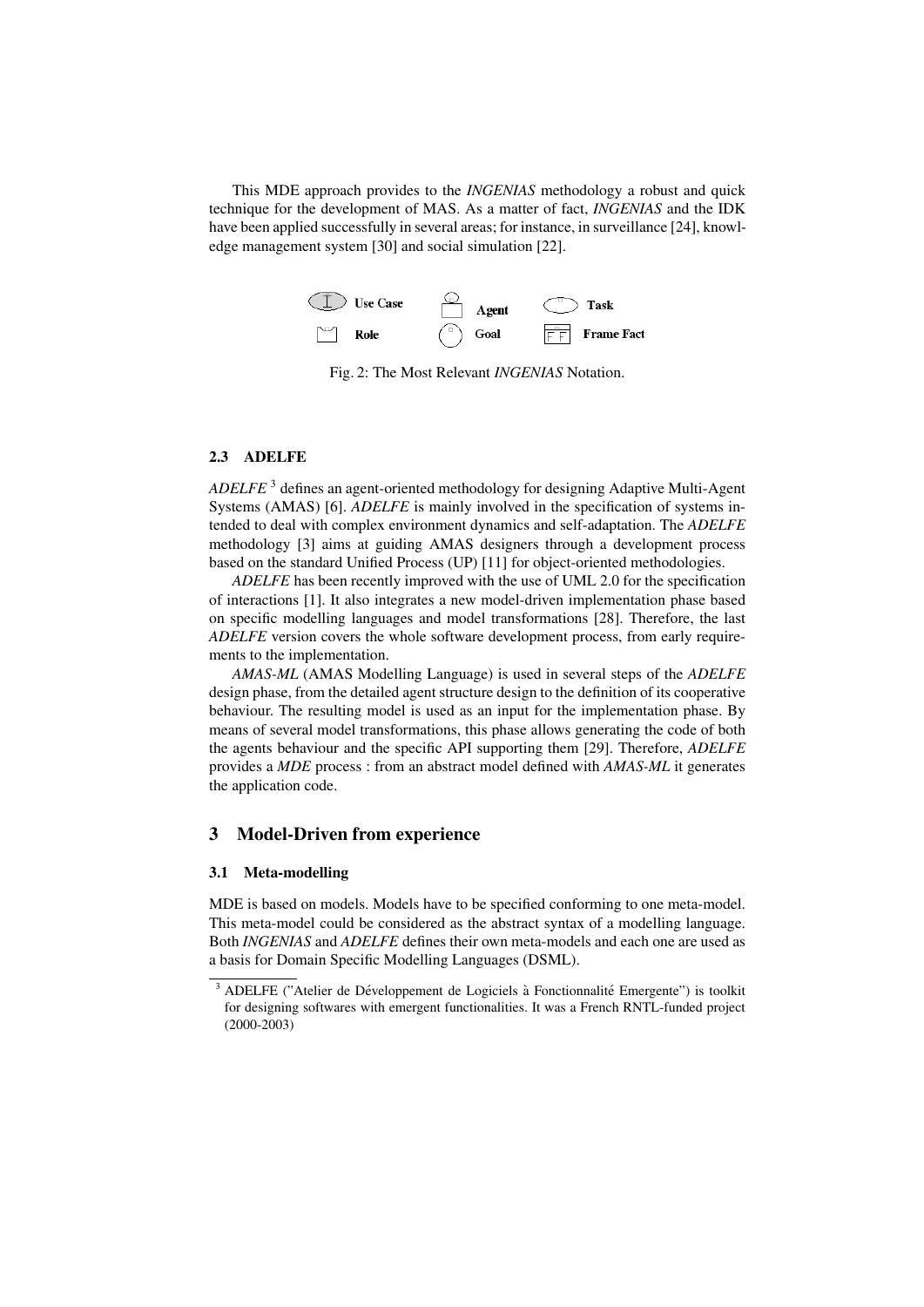*ADELFE* proposes two meta-models corresponding to specific modelling languages : *AMAS-ML* and μ*ADL*. *AMAS-ML* focuses on general AMAS specification and μ*ADL* in a specific architecture.

*AMAS-ML* formalizes concepts of the AMAS theory. It provides modelling elements to support the design of cooperative agents. A cooperative agent is specified as made up of various modules. Each module manage an aspect of its activities and life-cycle. Typically, the AMAS agent life-cycle is defined according to three main phases: perception, decision and action. The *AMAS-ML* meta-model considers the needs in these stages in terms of environmental interactions, knowledge, representation, noncooperative situations avoidance, etc. For example, to carry out its perception and action phases, an AMAS agent requires environmental interactions. They are represented by perception and action on entities (elements of the environment) as well as the means to carry them out (actuator and sensor). These concepts appear in specific modules of the agent and are mandatory elements of *AMAS-ML* models. Thus, it ensures that designed agents are aware of their execution environment.

One important point for AMAS agents is their cooperative behaviour. In *AMAS-ML*, the decision module is a container for rules that describe the agent behaviour. Each rule is triggered by a particular state of the agent and implies several actions. The states are defined as logical conditions expressed over the agent knowledge. With *AMAS-ML* designer, the user can define the behaviour of cooperative agents and consequently, the emergent behaviour of the system.

 $\mu ADL$  defines a flexible agent architectural style [15]. An architectural style [16] of a software unit is a set of rules and constraints that specifies its composition and evolution features. Here, software units are agents. These agents conform to an architectural style derived from the architecture of the agents in JAVACT, which is a Java middleware for programming adaptive mobile agents<sup>4</sup> developed by the SMAC research team. Its main characteristic is the separation of concerns between the functional level related with the agents' behaviour and the operating level related with the internal mechanisms necessary for the execution of the functional code. This separation of concerns is provided at the operating level *via* fine-grained software components called micro-components. Those micro-components are connected to a mediator in a star-like topology according to the design pattern Mediator [8]. μ*ADL* is a language for micro-architecture modelling based on the architectural concepts previously explained. It guaranties several structural properties at design time, like consistency of service invocation between components or respect of the topology. It provides concepts such as micro-architecture, micro-component and interfaces for the connection between the micro-components and the *Mediator*. Thus, a micro-architecture consists in a microcomponents assembly defined by means of the interfaces they provide to the *Mediator*. Any μ*ADL* model is an abstraction of a micro-architecture, that is, a type of agent, and is the source of a code generation process.

The *INGENIAS* meta-model was originally defined with the *Graph Object Property Relationship Role* (GOPRR) [13] meta-modelling language, which was supported by the MetaEdit+ tool. However, GOPRR did not have a standard notation and its support has decreased in comparison with other meta-modelling alternatives. For this reason,

<sup>4</sup> http://www.irit.fr/PERSONNEL/SMAC/arcangeli/JavAct.html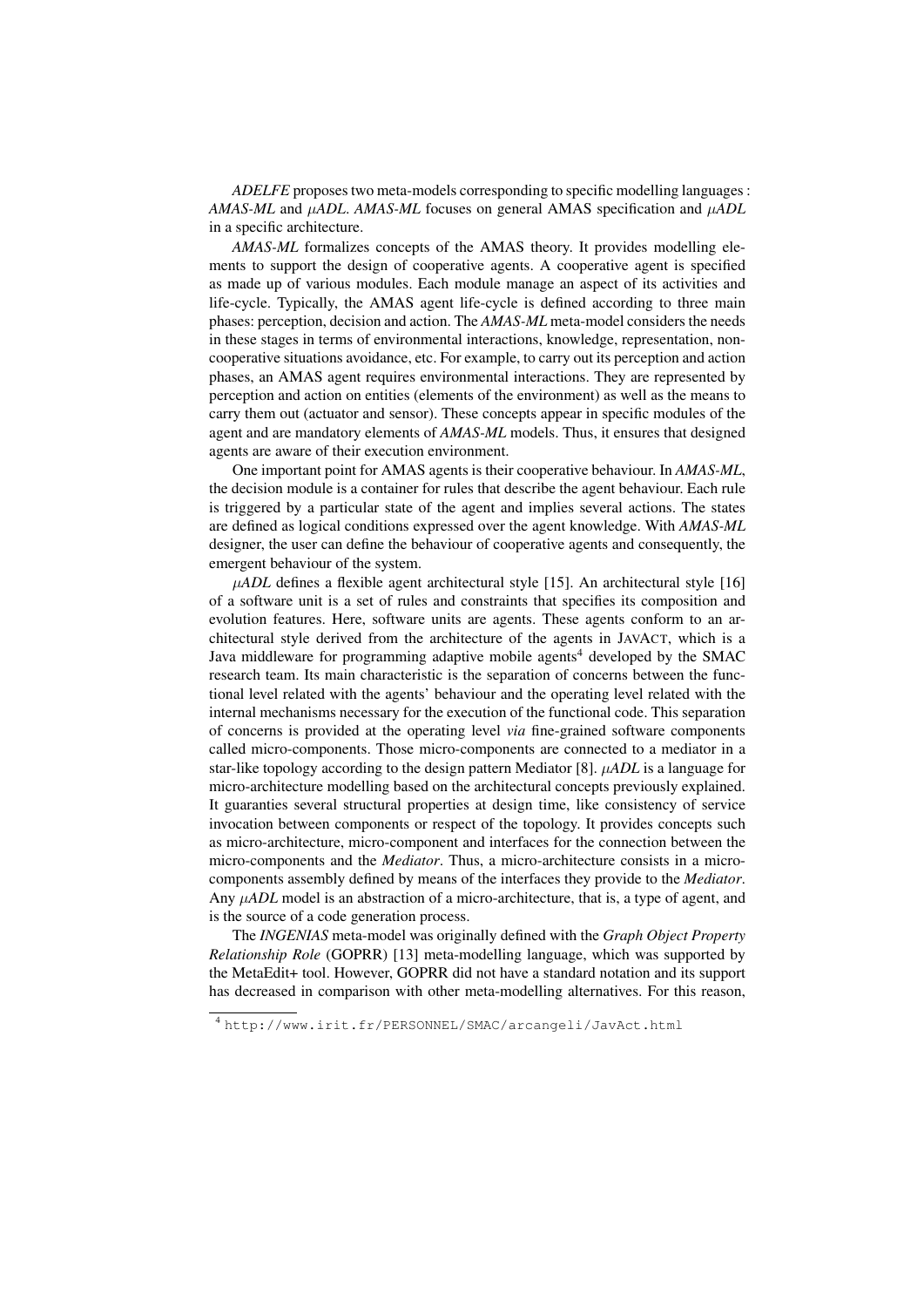the *INGENIAS* meta-model was migrated to ECore. Since the *INGENIAS* meta-model is large, it contains 88 objects, 89 relationships and 98 roles, the Grasia group defined an automatic translation *GOPRR-to-ECore* for the meta-modelling support in the IDK. The remaining drawback, is that existing models that are conform to the GOPRR version of the *INGENIAS* meta-model, have to be also translated. An experimental implementation of the IDK 2.7 can serialize with instances of both GOPRR and ECore meta-models enabling model transformations according to the meta-model translation.

The use of meta-models in these methodologies facilitates the creation and the maintenance of design tools; either by being a preliminary tool architecture definition (in the scope of *INGENIAS*) or by being the basis for editors generation (in the scope of *ADELFE*). This point is specially significant in MAS domain. As a matter of fact, MAS concepts are still evolving, since no consensus has been yet reached on what should be called an agent or not. Meta-models constitute a flexible means to integrate new concepts in the design without changing the whole tool.

Meta-modelling helps to define precisely some concepts that are parts of modelling languages. Moreover, we have defined our meta-models using the wide spread Eclipse meta-modelling language ECore. It constitutes a "de facto standard" with many model driven tools compliant with it (ATL, GMF, GEF, EMF, etc.).

Although meta-models facilitate the evolution of design tools, maintaining models conformance whenever the meta-models change is still a challenging problem. In our experience, this constitutes a problem that is not well solved in MDE. Both *INGENIAS* and *ADELFE* meta-models are starting points for tool definition or generation. However, some parts have to be manually developed because of the advanced functionality they imply.

#### 3.2 Model to Model transformations

Model-to-model transformations can be useful for different tasks in the Agent Oriented Software Engineering. Some of these usages currently done in *ADELFE* are:

- To integrate various modelling languages in the same frame. In particular, *ADELFE* uses the UML sequence diagram for the design of interaction protocols. The messages exchanged in these protocols are automatically integrated to the AMAS-ML model within the cooperative agent specification by means of a transformation.
- To separate different concerns. The *ADELFE* implementation uses a specific language, μ*ADL* (micro-Architecture Description Language) [29] to express operating mechanisms of agents (similar to non-functional concerns). The behaviour of cooperative agents, defined in the the *AMAS-ML* model, is separated of the operating concern. This concern consists in all the concepts that are involved in the creation and maintenance of the agent knowledge (perceptions, actions over environmental entities, and so on).

Model-to-model transformations are useful to gather good practises or designer experience. They allow to automate processes that have to be done by domain experts, as the translation of UML sequence diagrams into *AMAS-ML* communication actions. Designers who are not familiar with both domains can benefit from the knowledge embodied within this transformation. Moreover, these transformations guaranty that tasks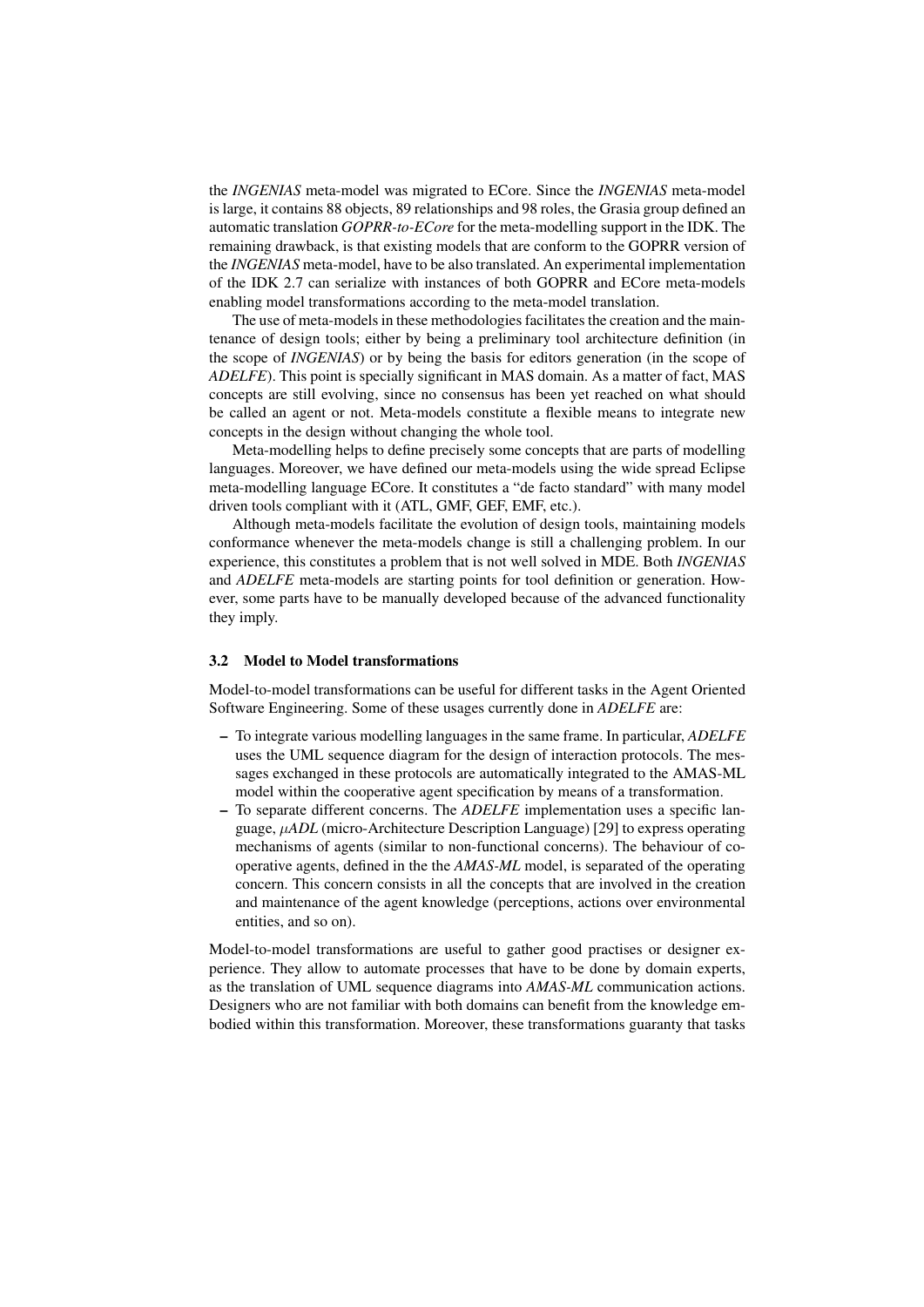are done in the way they have to be. For instance, *ADELFE* proposes to transform the *AMAS-ML* model into a specific μ*ADL* model. This transformation is the result of our experience on programming cooperative agents. We propose to separate the behavioural concerns (all that is related to the decision process) from the other part of the cooperative agents [29]. On one hand, it provides an abstraction level to the AMAS developer who can focus on the cooperative behaviour of the agent without getting involved, for instance, in the communication mechanisms. On the other hand, it allows assigning the development of fundamental services, such as communications, to developers who are not necessary AMAS experts. Therefore, this separation task is enforced within a model-to-model transformation that ensure the respect of our proposition. In *INGE-*



Fig. 3: General overview of *ADELFE* model driven implementation phase. Each arrow represents either a transformation or a generation step.

*NIAS*, model-to-model transformations are still not used. Currently, the code generation process uses templates. However, model-to-model transformations could be used as intermediate steps in the *INGENIAS* code generation. The Grasia research group is working on the application of model transformations for the improvement of meta-models, model transformations are planned to be created with an MTBE generator tool, whose prototype is available for practitioners (in Grasia web<sup>5</sup>). The application of this MTBE tool for *INGENIAS* is described later in this paper.

In the context of MAS, transforming agent concepts is more efficient because of the semantic of agent, MAS concepts raise the level of abstraction over implementation concepts or even Object Oriented concepts. The abstraction gap between Agent

<sup>5</sup> http://grasia.fdi.ucm.es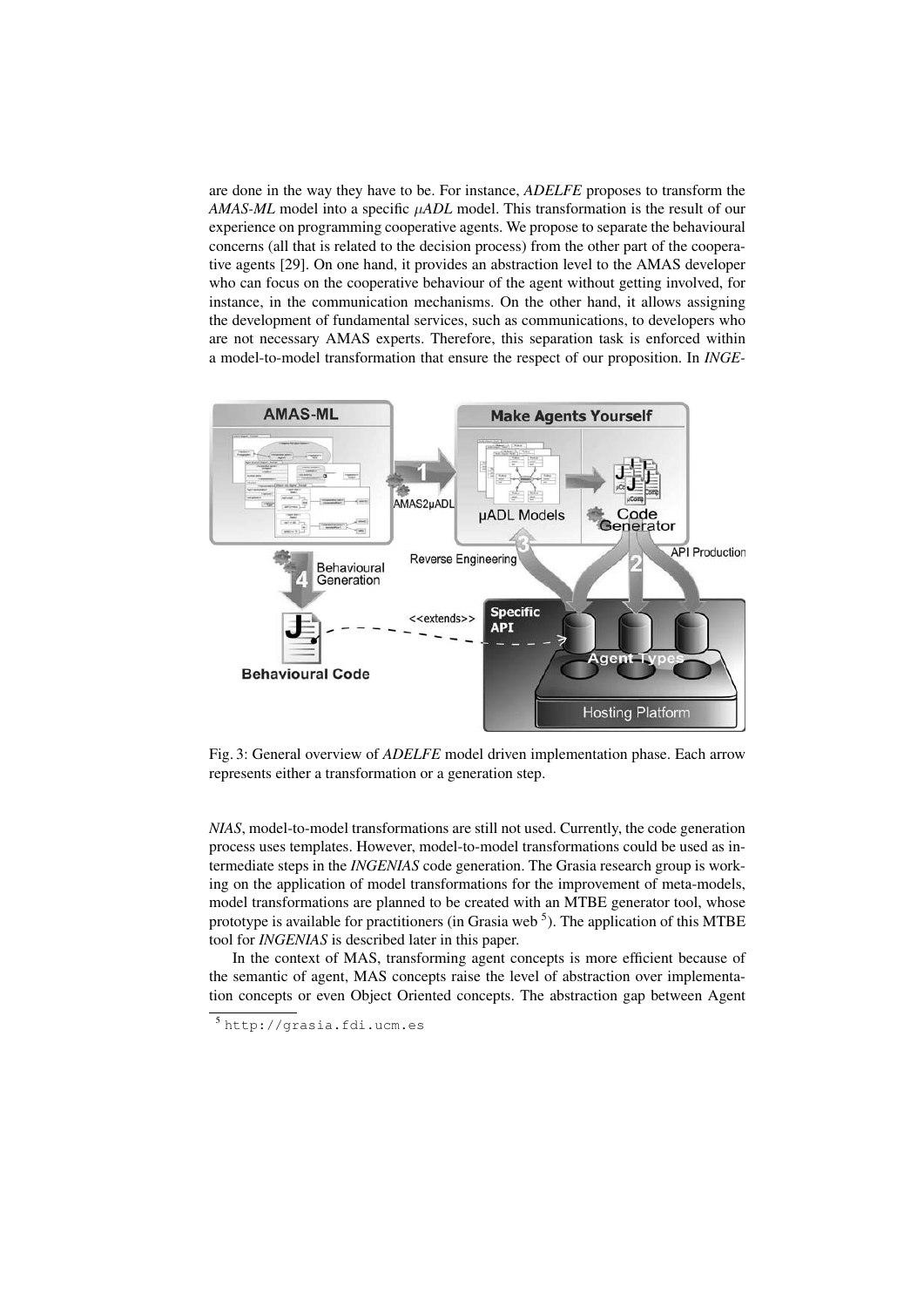Oriented Modelling and Object Oriented Modelling makes difficult to map these two technical spaces. In our experience, model-to-model transformations are used to narrow this gap in several steps. Moreover, the automation of this task increase the productivity because model transformations are defined once and used several times.

#### 3.3 Model to Text transformations

Model-to-text transformations make it possible to generate the programming code of systems from models. In the experience of both agent-oriented methodologies *INGE-NIAS* and *ADELFE*, these transformations have saved time and effort in academic and industrial projects. However, these transformations also have some drawbacks, such as maintaining the consistency between models and code.

There is a part of code that is very similar from one MAS to another and can constitute an architecture. For instance, the code related to triggering agents or the communication among them is very similar and frequently part of a platform. Although the extension of this code, varies from one platform to another, the automatization of this task has saved time and effort in all the agent-oriented technologies (JADE, JavaLeap, web services, etc. for *INGENIAS*; Java classes for *ADELFE*).

In *INGENIAS*, code templates are linked to the key concepts of *INGENIAS* metamodel. The information of models instantiates code-templates for the code generation. For some years, IDK generates code for several platforms: JADE, JavaLeap, Prolog, Servlets Soar. However, the improvements in both *INGENIAS* meta-model and the code generator, made it expensive to maintain the support for all the platforms. For this reason, at the current version of *INGENIAS*, only the JADE platform is supported.

In *ADELFE*, there are two different code generation aspects. The first one is providing a specific platform for the execution of the application code. This platform is based on flexible agent principles [14]. The generation of this platform takes as input the μ*ADL* model (arrows numbered 3 in the figure 3) and is performed by the MAY Eclipse plugin (Make Agents Yourself) [28]. MAY involves several phases of generation in which user's intervention is required, for example to choose pre-existing implementations of micro-components. The result of these generations is a platform consisting in a Java archive containing classes (factories, agents type, etc.) to create and support agents whose architectures were defined with μ*ADL*. Moreover, the resulting library is compliant with the standard JRE. The second aspects aims at providing the behavioural code of agents (arrow number 2 in the figure 3). This generation is achieved thanks to model to text ATL queries. From the decision module of each *AMAS-ML* agent, it generates Java conditional instructions which represent the different situations that the agent have to face and the actions that have to be performed in each situations. This portion of code is contained by a Java class which extends the agent type generated by MAY with the corresponding μ*ADL* model (see section 3.2).

The consistency between models and code is critical in MDE. In the *INGENIAS* methodology, the MAS designers agree that the best mechanism for the consistency is to keep some programming code at the model. Otherwise, the code would be overwritten each time the code is generated. This programmers' code is inserted in the model by means of a modelling concept called *INGENIAS CodeComponent*. The *CodeUploader* tool performs the reverse engineering. This tool receives the programmers' code that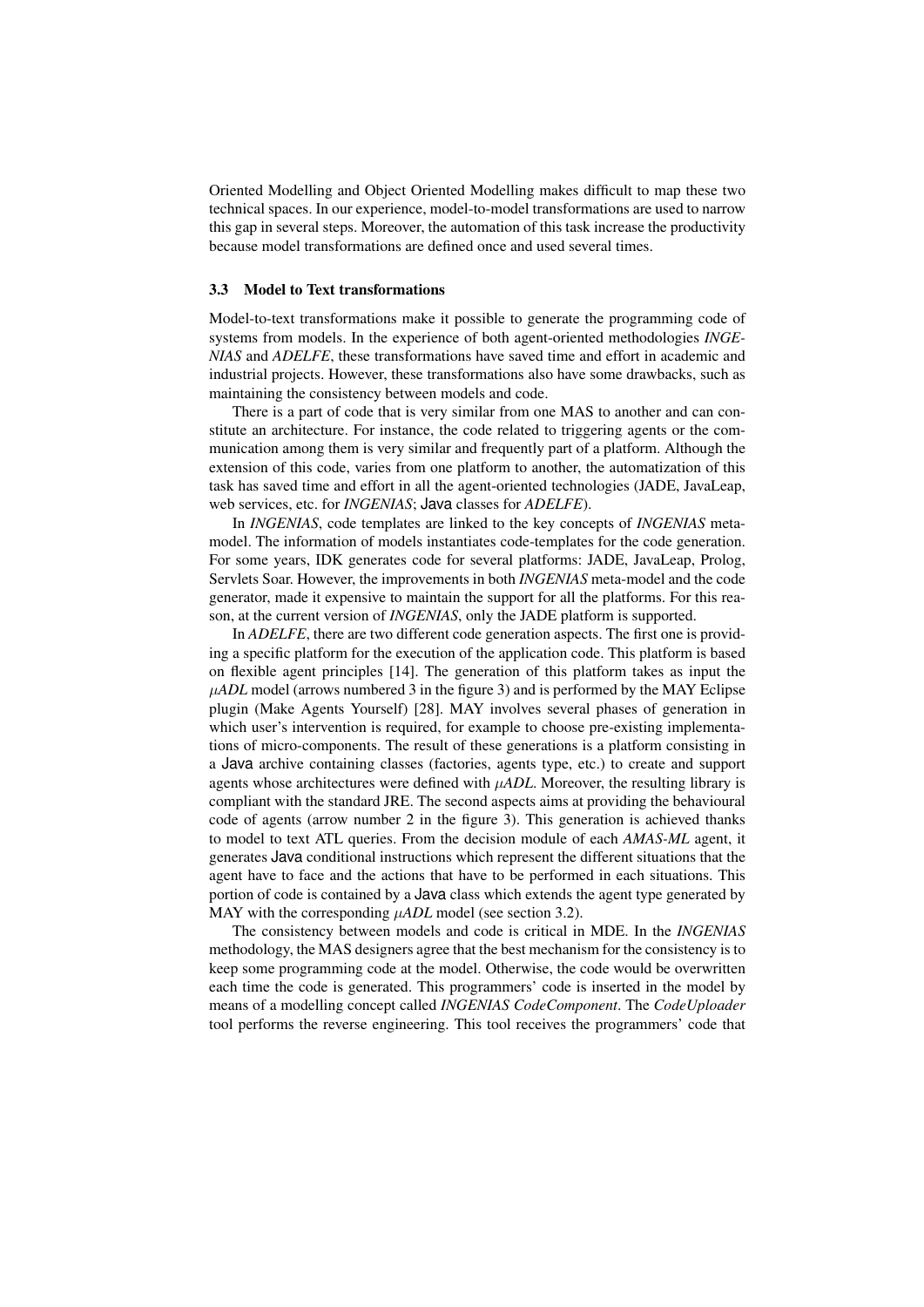is embedded in the system code, and the tool inserts back this code in the model. The maintenance of models consistency is summarised with the following steps.

- 1. Developers design models expressed with the *INGENIAS* modelling language, by means of the IDK editor.
- 2. The *IAF* generates the system code from the models.
- 3. Developers write code within the systems code.
- 4. The *CodeUploader* tool uploads the written code in the models.
- 5. The cycle comes back to first step, if necessary.

In *ADELFE*, a reverse-engineering text-to-model transformation has been defined to maintain the consistency between μ*ADL* models and the agents of the generated platform. Technically, it uses the Java Development Tool (JDT) Eclipse plugin to navigate Java source code and the μ*ADL* plugin based on the Eclipse Modeling Framework (EMF) to create the model. The result is a plugin that contains the algorithm written in Java to maintain the consistency between μ*ADL* models and the platform code.

A key advantage of the model-to-text transformations is that they reduce the coupling between models and their implementation. Whatever are the changes made in the code generation it is still possible to regenerate the code with the same models. For example, migration from a platform to another only implies to modify the transformation, the models do not have to be modified. A drawback is that the consistency between the generated code and the models has to be managed. For this purpose *INGENIAS* use the Code Up-loader and *ADELFE* the reverse engineering. It is also important to notice that enabling source code modification is often a matter of efficiency for developpers. As long as MAS developers are computer scientits, they prefer to describe behaviours or algorithms in programming languages , which therefore require text-tomodel loader. However, when MDE users would be business specialists, the odds are that they will prefer to integrate this precise part within the model, even thought it requires to use graphical algorithmic language (like NXT-G graphical language of the  $LEGO$ @ Mindstorms@ NXT system)<sup>6</sup>.

### 4 Challenges for Agent-Oriented Model Driven Engineering

AOMDE faces some challenges that researchers need to address. Some of them are the model transformation by-example and the model upgrade.

#### 4.1 Model Transformation By Example

The application of MTBE to agent-oriented software engineering can improve and fasten the AOMDE. MAS designers are hardly never used to model-transformation languages. Existing agent-oriented tools can be used to specify MAS models from which a MTBE approach can generate model transformations.

In particular, this work proposes that model transformations can be generated from examples in *INGENIAS* modelling. The MTBE approach is specially useful for generating these model transformations, because both source and target model examples can

<sup>6</sup> http://www.ortop.org/NXT\_Tutorial/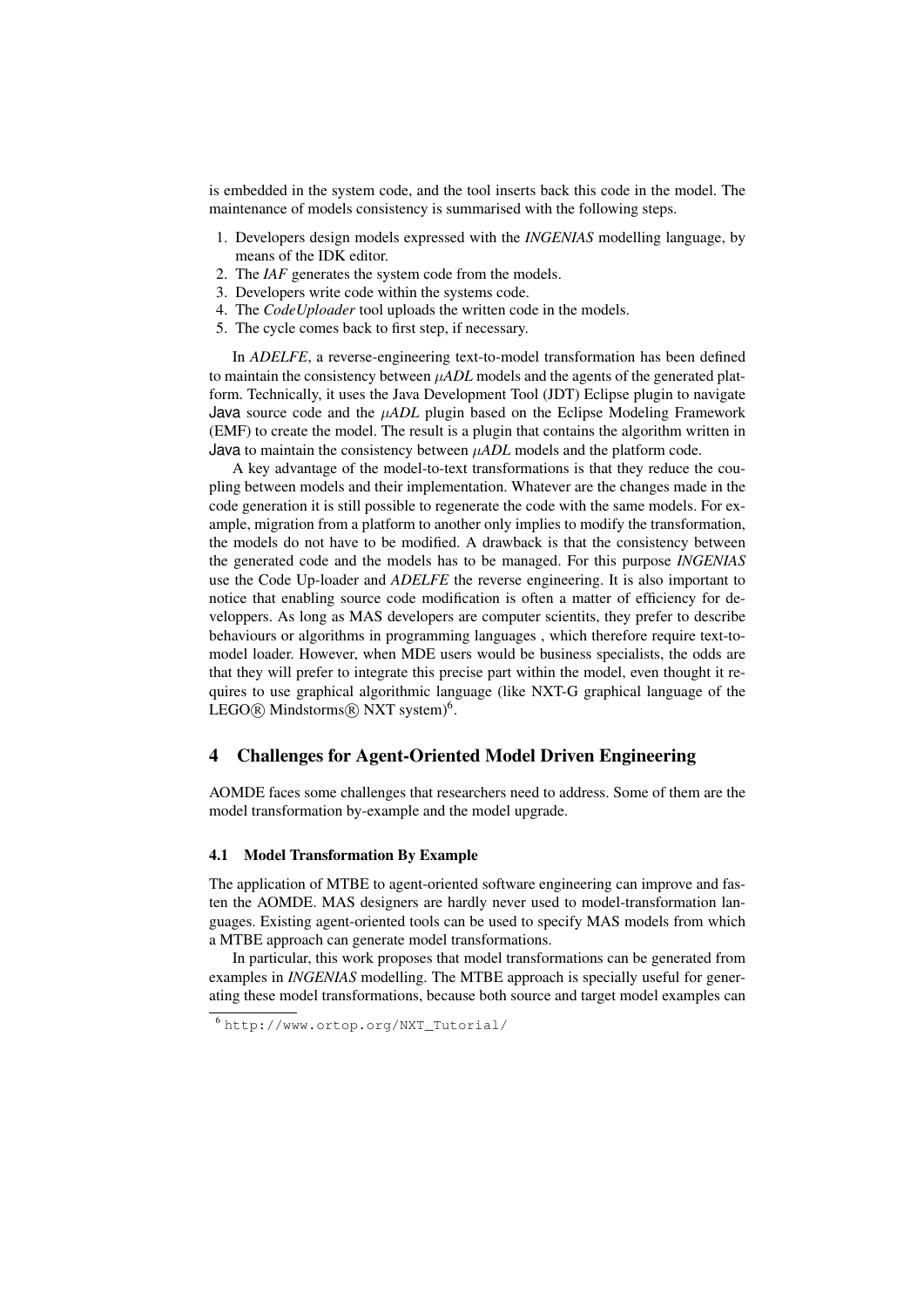be defined with *INGENIAS*. Figure 4 shows some pairs of models, from which model transformations can be generated for *INGENIAS* methodology. The generated model transformation creates the agent specification (AgentModel diagram) from use cases (UseCase diagrams). As one can observe, this example needs to transform patterns of several modelling elements instead of simple one-to-one transformations.



Fig. 4: Model transformations for generating the Specification of Roles. Each square represent a model example for MTBE. Each pair of models is related with an arrow and a number, in which the source model and target model are respectively situated at both sides of the arrow.

Existing MTBE algorithms and tools [32, 33] are only able to generate one-to-one transformations. For this reason, Grasia research group has defined an algorithm for MTBE that overcomes this limitation. This algorithm can generate many-to-many transformations and, in addition, it can create the appropriate mapping of attributes so the generated transformation propagate the information from the source to the target. A prototype tool (see Figure 5) implements this algorithm for generating ATL transformations from *INGENIAS* model, this tool is called *MTGenerators*.

The tool provides an interface (GUI) in which the user can select the input and output meta-models of the transformation. The user must define the meta-models with the ECore language and select the corresponding location paths in the top-left area of the GUI. The user can add the pairs of model with the top-right area of the generator tool, by selecting the corresponding location paths and adding them. After the automatic generation, the tool shows some logs in the *Logs* text area, confirming that the generation has finished successfully. The generated model transformation is shown in the bottom text area of Figure 5. In this manner, the user can examine the generated transformation.

In brief, the presented MTGenerator tool automatically generates a model transformation. Even if the user wants to manually improve the generated transformation, the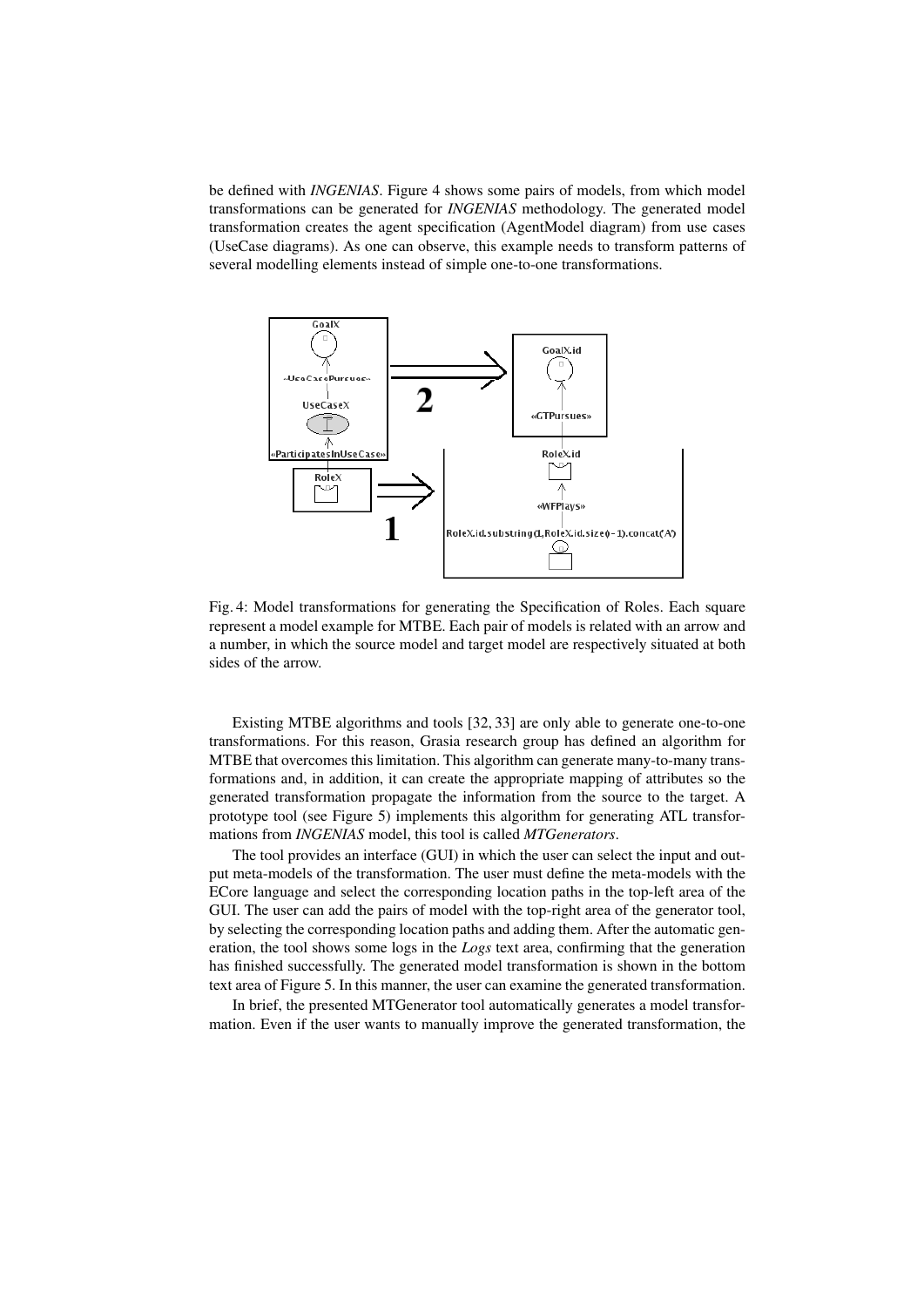tool saves time for the user because it provides a generated transformation as a basis for the final model transformation.

| Transformation Generator $\overset{\circledcirc}{\smile}$                                                         |                                                       |                                                                                                                                              |  |
|-------------------------------------------------------------------------------------------------------------------|-------------------------------------------------------|----------------------------------------------------------------------------------------------------------------------------------------------|--|
| <b>METAMODELS</b>                                                                                                 |                                                       | <b>MODEL EXAMPLES</b>                                                                                                                        |  |
| IN: ws/generator/./metamodel/MM.ecore                                                                             | Browse                                                | IN: : ime-EclipseApplication/p/a2-goals.specification<br>Browse                                                                              |  |
| OUT: ws/generator/./metamodel/MM.ecore                                                                            | Browse                                                | OUT: ime-EclipseApplication/p/b2-goals.specification<br>Browse                                                                               |  |
| <b>TRANSFORMATION FILE</b>                                                                                        |                                                       | Number of Pairs: 2                                                                                                                           |  |
| GEN: rator//output-atl/a2b-generated.atl                                                                          | <b>Browse</b>                                         | Add<br>Clear                                                                                                                                 |  |
| LOGS                                                                                                              |                                                       |                                                                                                                                              |  |
| Generating the transformation<br>End Transformation Generation.                                                   |                                                       |                                                                                                                                              |  |
| <b>GENERATED TRANSFORMATION (ATL)</b>                                                                             |                                                       |                                                                                                                                              |  |
| -- Rule1<br>  rule Rule1 {<br>llfrom                                                                              |                                                       |                                                                                                                                              |  |
| cin:MMA/UInitiates(true and<br>MMAIRole.allinstances()->select(e)<br>MMAInteractionUnit.allInstances()->select(e) | cin.iniTarget->select(t)<br>e.id='R1').notEmpty() and | cin.iniSource.multiplicity=1 and<br>cin.iniSource.isInteractionUnit.id='IUA' and<br>t.multiplicity=2 and<br>t.itRole.id='R1').notEmpty() and |  |
|                                                                                                                   |                                                       |                                                                                                                                              |  |
| Generate<br>Clear                                                                                                 |                                                       |                                                                                                                                              |  |

Fig. 5: Model-Transformation Generator Tool

#### 4.2 Transformations for Model Upgrades

MAS languages and tools are usually not stable because of continuous evolution. When meta-models of MAS modelling languages change, the existing models need to be upgraded for become conform to the new meta-model. This work proposes to use model transformations to the model upgrade. This section discusses some our experience in model upgrades.

First model upgrade relates to the multiplicity of the agent interactions in *INGE-NIAS*. IDK 2.6 interactions among agents were only one-to-one. IDK 2.7 supported one-to-many and one to one. In the update, the old interactions added a new attribute indicating their multiplicity. This kind of model update could be manually defined or generated with MTBE.

The second upgrade to introduce the notation for iterative interactions will soon be necessary. Currently, IDK 2.8 iterative interactions are not supported with a specific notation. In the IDK 2.8 models, the *FrameFacts* are used to repeat an interaction. A new IDK version will include soon the specification of iterative interactions without any ad-hoc mechanism. A transformation can achieve the mentioned update detecting a pattern of an iterative interaction and, substituting the mentioned patter with the new representation.

In *INGENIAS*, the kinds of diagram slightly evolves over time. Therefore, the models must change according to the new set of diagram types. The diagrams of the removed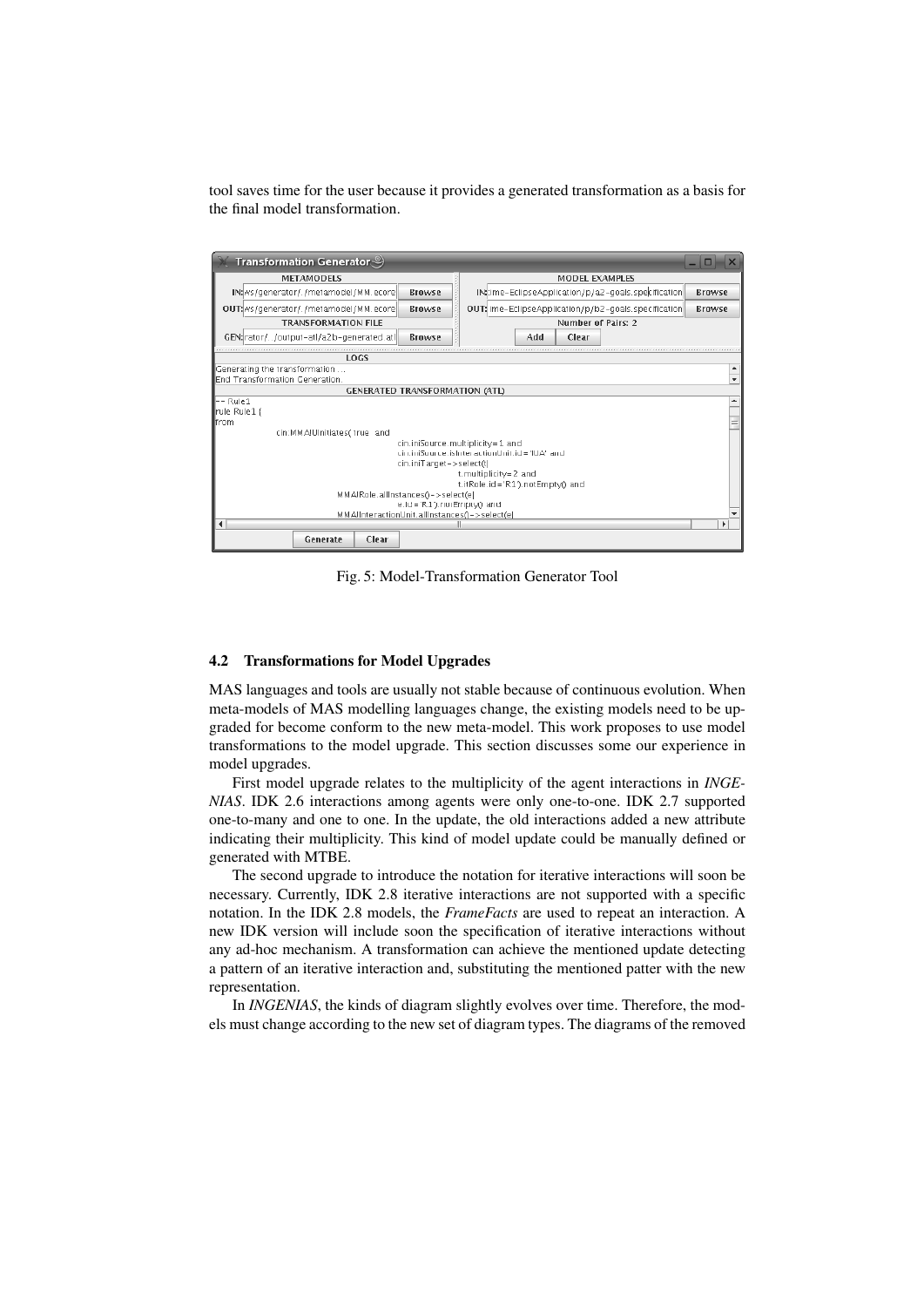types must change to another similar diagram types. These transformations depend on the differences between the old and new sets of diagram types. For instance, if no diagram type is removed then, likely, no transformation is needed. If the diagram types are renamed or changed, a simple transformation is needed. If the diagrams types become more restricted (less entity or relationship types are allowed in a diagram type), then a more complex transformation is needed since some elements of the diagrams must be changed to other diagrams. The transformation must decide which diagram contains the changed elements or create a new diagram if necessary.

# 5 Related Work

The MDE principles are spreading in the AOSE community. This section presents some works that are particularly representative of this spread. However, it is not intended to present an exhaustive survey of the domain.

Tropos7 is a agent oriented development process [5] that emphasis the expression of requirements. It is divided into five phases covering the whole life-cycle from the definition of early requirements to the implementation. Tropos is associated with a design tool called TAOM4E (Tool for visual Agent Oriented Modelling for the Eclipse platform) and based on the Eclipse plugins EMF and GEF (Graphical Editing Framework) [4]. TAOM4E uses a specific modelling language which was previously defined in the TAOM tool. Tropos also introduces a model driven approach based on the MDA principles proposed by the OMG (see section 2.1). [27] presents the different types of transformation which were implemented in Tropos for model refinement and translation of preliminary UML2.0 models into Tropos models. TAOM4E offers additional code generation tool<sup>8</sup> for the agent platform JADEX [26]. However, for the moment TAOM4E do not provide means to keep model and code consistent.

Prometheus is a agent oriented methodology [21] which is related to a specific design environment : the Prometheus Design Tool (PDT)<sup>9</sup> [19]. Prometheus covers all phases since the specifications of the system to test or debugging. However, PDT provides means to achieve the three main phases related to system design: the system specification, the architectural design and the detailed design. In the first step designers determine system scenarios, actors interacting with the system in these scenarios, goals of the system, the different roles, their perceptions, their actions, data, etc. The system specification is a preliminary view of the system focussing on goals, roles and scenarios. This first modelling phase is followed by a more precise design that leads to the definition of the agent playing as well as their relationship. Finally, the last step describes the internal structure of the agents in terms of capability, behaviour and protocols in which they play a role. *PDT* allows cross-checking model verification to ensure the consistency of its models (system specification, architectural and detailed design). Moreover, a mapping between the Prometheus models and the JACK platform has been defined [31]. This mapping is implemented in the PDT to generate code [20].

<sup>7</sup> http://www.troposproject.org/

<sup>8</sup> http://se.itc.it/morandini/home.html

<sup>9</sup> http://www.cs.rmit.edu.au/agents/pdt/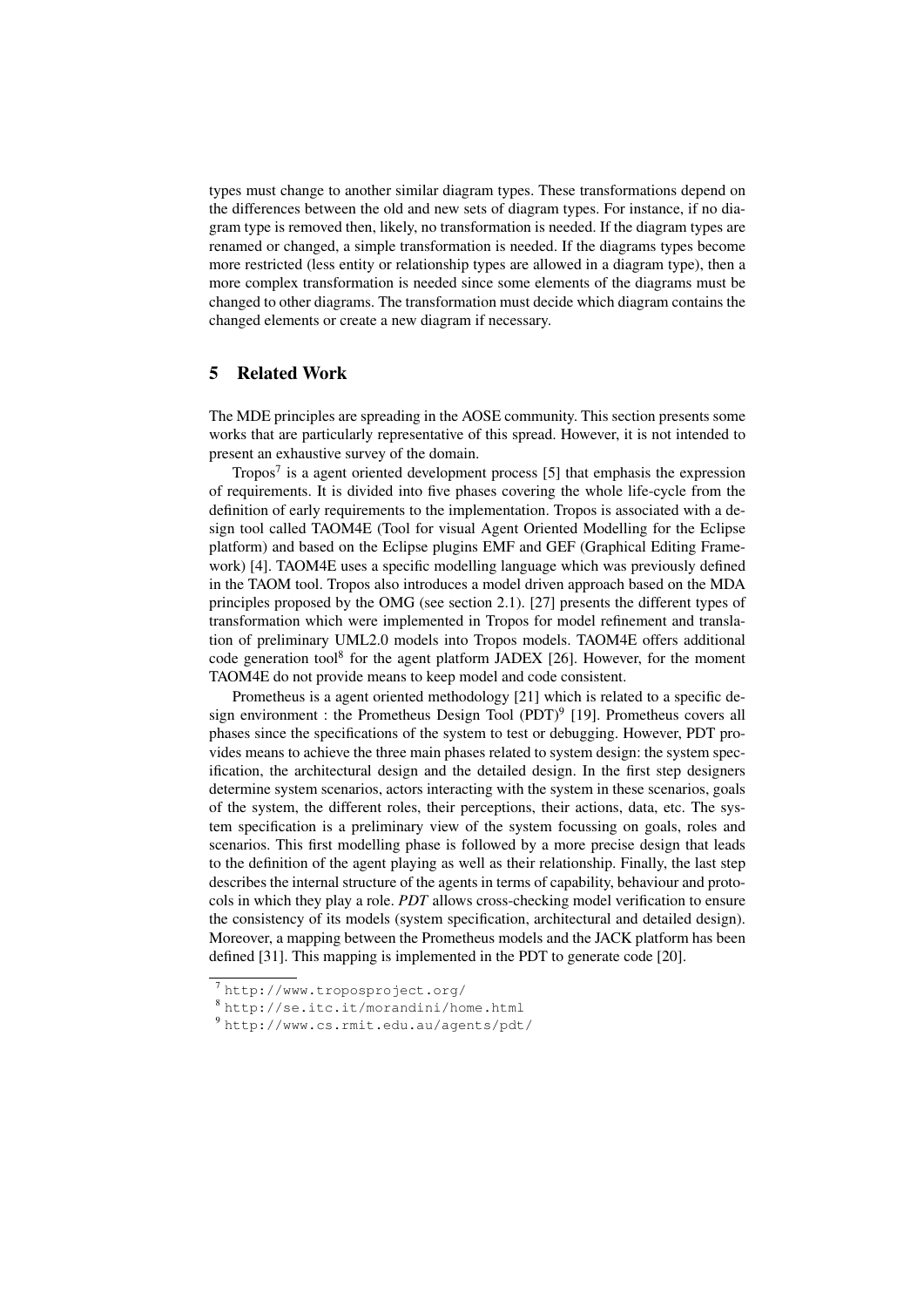*MDAD* (Model Driven Agent Development) is a development process that applies MDA principles (see section 2.1) for the development of MAS [12]. The PIM is defined thanks to UML based meta-models (profile), covering aspects such as the domain, the agents and the organisation. In *MDAD* the PIM is transformed into a PSM conforming to the INteractive Agent Framework (INAF) meta-model. Jarraya in [12] presents imperative rules to generate the code of the application from the PSM. The generated code is compliant with the INAF architecture.

*ASPECS* is a model driven methodology based on PASSI and dedicated to the development of complex systems [7]. It is specially dedicated to the design of holonic systems. It proposes a meta-model separated in three related viewpoints, inherited from PASSI, the problem, the agency and the solution domain. The application of the process result in a specific model (PSM) that can be use to generate the code of the application. The code is compliant to the Janus execution platform<sup>10</sup> which shared the same holonic system principles that the solution domain meta-model.

All the aforementioned projects adopt a Model Driven approach to facilitate MAS development. Most of them used model-to-text transformations and some of them define model-to-model transformations to refine PIM into PSM. However, *INGENIAS* and *ADELFE* propose to deal with a wide range of abstraction levels, reverse engineering, re-factoring and are initiating works on MTBE to automate the definition of model transformations. We advocate that these issues that led us to AOMDE should profit to all the MAS methodologies and design tools.

# 6 Conclusion

Agent-Oriented Model-Driven Engineering (AOMDE) proposes the application of Model-Driven Engineering principles to MAS development. AOMDE is grounded in the following statements. First of all, MAS deals with a wide range of abstraction levels, model transformations can bridge the gap between these levels. Secondly, MAS concepts are continually evolving, meta-models can precisely describe this evolution and support the maintenance of design tool. Finally MAS languages are semantically richer than object oriented languages for instance. Thus, code generation result is larger than the code generate from UML model and the productivity is higher.

Nevertheless, there is still some challenges in AOMDE to cope with. The MTBE is the process of generating model transformations from examples, which is specially relevant for AOMDE since this approach deals with complex transformations between patterns of model elements. The model upgrade is also a mandatory challenge of AOMDE because of the frequent changes in MAS modelling languages.

AOMDE rises specifics needs for which specific solutions are required. These solutions can also profit the whole model-driven community.

<sup>10</sup> http://www.janus-project.org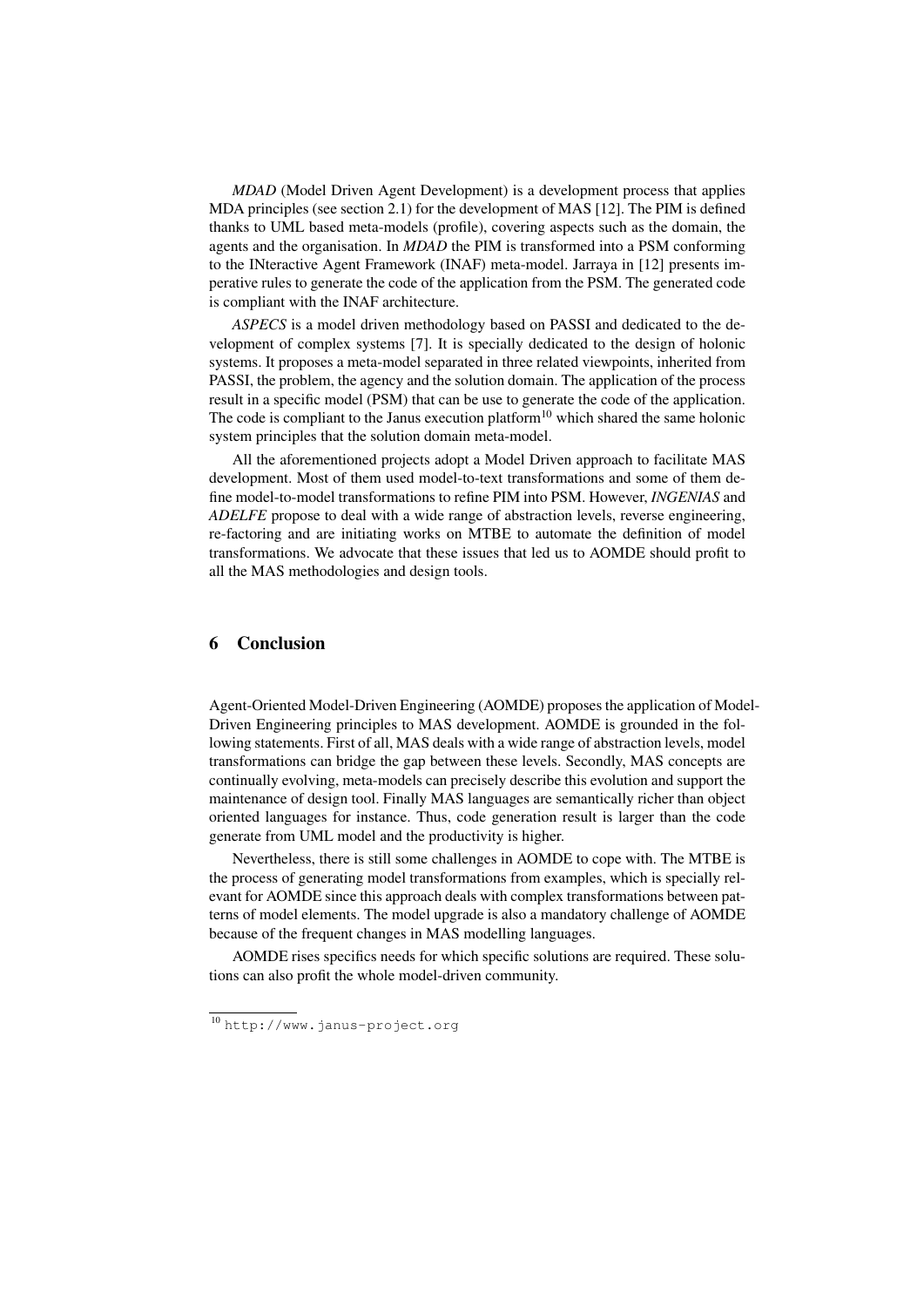# References

- 1. B. Bauer and J. Odell. Uml 2.0 and agents: how to build agent-based systems with the new uml standard. *Engineering Applications of Artificial Intelligence*, 18(2):141–157, March 2005.
- 2. F. Bellifemine, A. Poggi, and G. Rimassa. Developing multi-agent systems with a FIPAcompliant agent framework. *Software-Practice and Experience*, 31(2):103–28, 2001.
- 3. C. Bernon, V. Camps, M.P. Gleizes, and G. Picard. Engineering Adaptive Multi-Agent Systems: The ADELFE Methodology . In Brian Henderson-Sellers and Paolo Giorgini, editors, *Agent-Oriented Methodologies*, volume ISBN 1-59140-581-5, pages 172–202. Idea Group Pub, NY, USA, June 2005.
- 4. D. Bertolini, L. Delpero, J. Mylopoulos, A. Novikau, A. Orler, L. Penserini, A. Perini, A. Susi, and B. Tomasi. A tropos model-driven development environment. In Nacer Boudjlida, Dong Cheng, and Nicolas Guelfi, editors, *CAiSE Forum*, volume 231 of *CEUR Workshop Proceedings*. CEUR-WS.org, 2006.
- 5. P. Bresciani, A. Perini, P. Giorgini, F. Giunchiglia, and J. Mylopoulos. Tropos: An agentoriented software development methodology. *Autonomous Agents and Multi-Agent Systems*, 8(3):203–236, May 2004.
- 6. D. Capera, J.P. George, M.P. Gleizes, and P. Glize. The AMAS Theory for Complex Problem ´ Solving Based on Self-organizing Cooperative Agents . In *TAPOCS 2003 at WETICE 2003, Linz, Austria, 09/06/03-11/06/03*. IEEE CS, June 2003.
- 7. M. Cossentino, N. Gaud, G. Stephane, V. Hilaire, and A. Koukam. A holonic metamodel for ´ agent-oriented analysis and design. *Holonic and Multi-Agent Systems for Manufacturing, Lecture Notes in Computer Science*, 4659:237–246, 2007.
- 8. E. Gamma, R. Helm, R. Johnson, and J. Vlissides. *Design Patterns: Elements of Reusable Object-Oriented Software*. Addison Wesley, Reading, MA, USA, 1995.
- 9. J.J. Gómez-Sanz, R. Fuentes, and J. Pavón. Enabling Rapid Prototyping using Decoupling of Code Skeletons and Code generation Process. *INFOCOMP Journal of Computer Science*, February:26–34, 2006.
- 10. J.J. Gómez-Sanz and J. Pavón. Defining coordination in multi-agent systems within an agent oriented software engineering methodology. *Proceedings of the 2006 ACM symposium on Applied computing*, pages 424–428, 2006.
- 11. I. Jacobson, G. Booch, and J. Rumbaugh. *The Unified Software Development Process*. Addison-Wesley, 1999.
- 12. T. Jarraya and Z. Guessoum. Towards a model driven process for multi-agent system. *Multi-Agent Systems and Applications V, Lecture Notes in Computer Science*, 4696:256–265, 2007.
- 13. S. Kelly. GOPRR Description. *PhD dissertation*, Appendix 1, 1997.
- 14. S. Leriche and J.P. Arcangeli. Adaptive Autonomous Agent Models for Open Distributed Systems. In *International Multi-Conference on Computing in the Global Information Technology (ICCGI), Guadeloupe, 04/03/2007-09/03/2007*, pages 19–24, http://www.computer.org, March 2007. IEEE Computer Society.
- 15. S. Leriche and J.P. Arcangeli. AGENTφ: A Tool for Modeling Composite Self-Adaptive Agents. *International Transactions on Systems Science and Applications*, 4(2):130–138, May 2008.
- 16. N. Medvidovic and R.N. Taylor. A classification and comparison framework for software architecture description languages. *IEEE Transactions on Software Engineering*, 26(1):70– 93, 2000.
- 17. Object Management Group. *MDA Guide Version 1.0.1, OMG document ad/2002-04-10 (2002)*, June 2003.